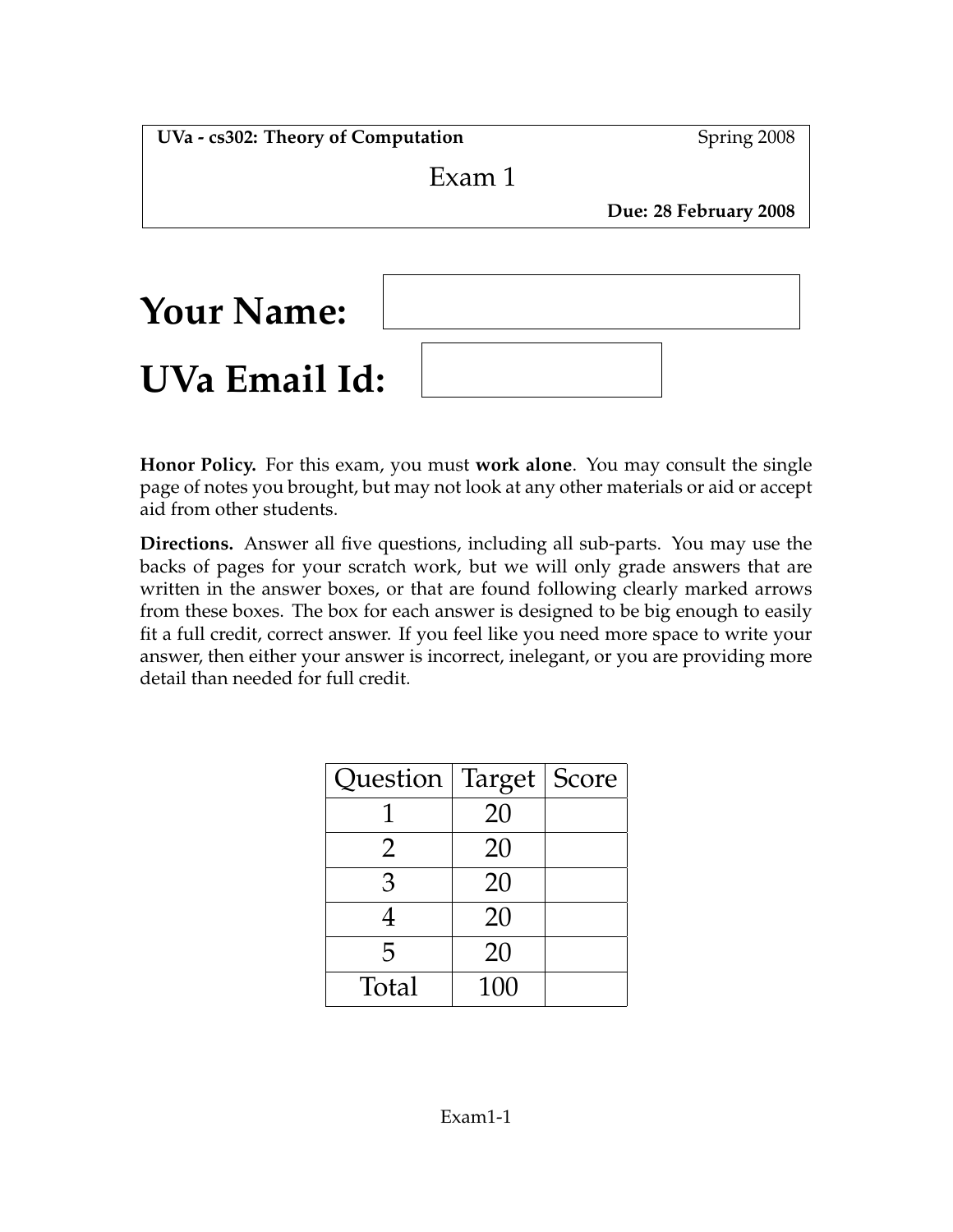**Problem 1: Definitions. (20)** For each question, provide a correct, clear, precise, and concise answer from the perspective of a theoretical computer scientist.

a. What is a *language*?

b. What is a *computer*?

c. What is a *problem*?

d. What does it mean for a machine to *recognize a language*?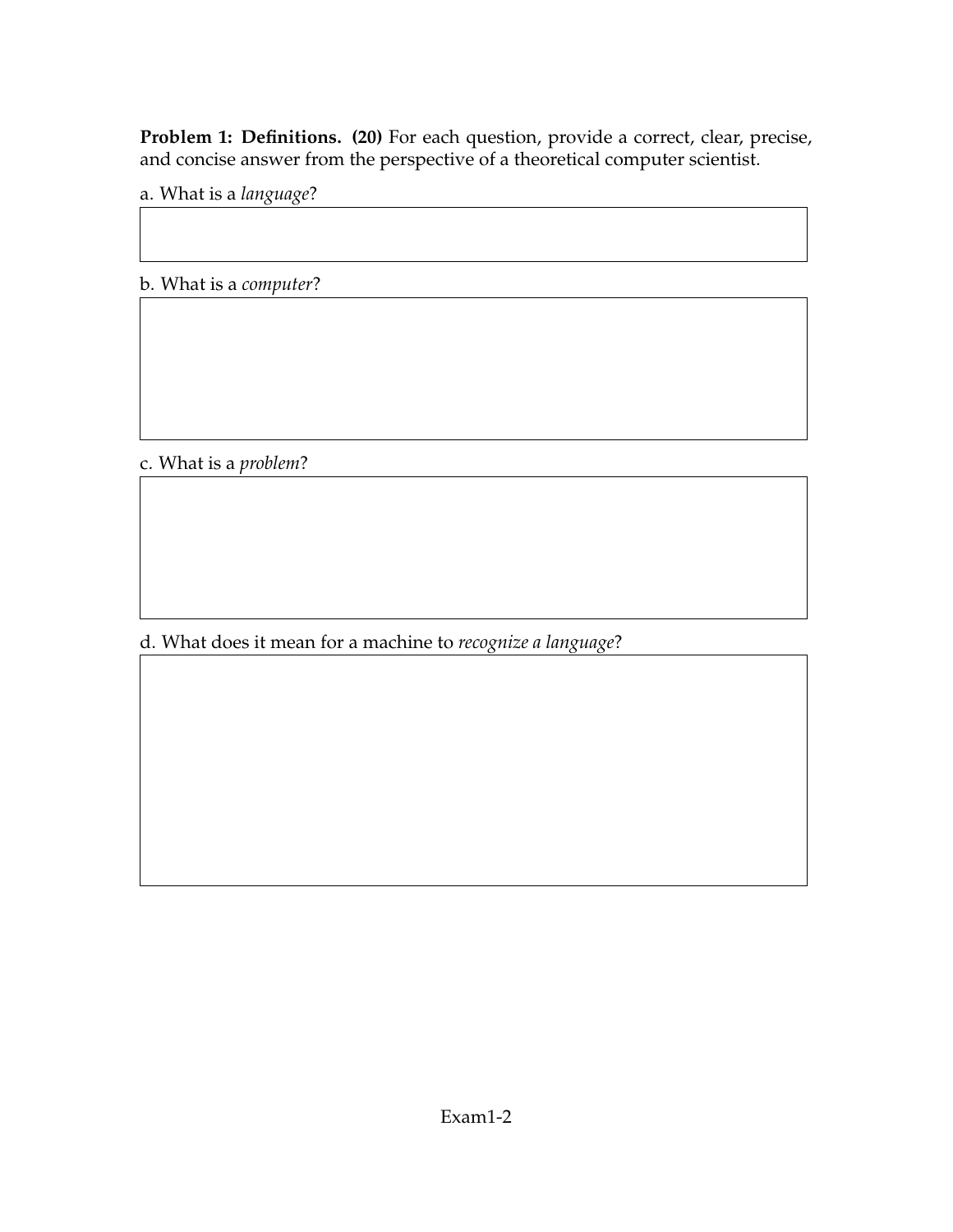### **Problem 2: Language Classification. (20)**

For each described language, your answer should identify the simplest machine that can recognize the given language. The choices for machines (from simplest to least simple) are:

- **(A)** Deterministic Finite Automaton with no cycles
- **(B)** Deterministic Finite Automaton
- **(C)** Deterministic Push-Down Automaton
- **(D)** Nondeterministic Push-Down Automaton
- **(E)** None of the Above

Your answer should include one of the five letters to identify the machine, and a brief justification. For these questions, you are *not* required to actually construct the machine or provide a proof for a full credit answer; a correct intuitive explanation is sufficient.

a.  $\{w|w$  descibes the position of a chess board in which White can win  $\}$ 

b. The language of all strings generated by the grammar:  $S \rightarrow 0S \mid 1S \mid \epsilon$ .

c.  $\{0^i 1^{2i} 0^{3i} | i \geq 0\}$ 

d. The language of all strings in  $\{a, b\}^*$  that do not include any substring of the form  $a^i b^i$  where  $i \geq 1$ .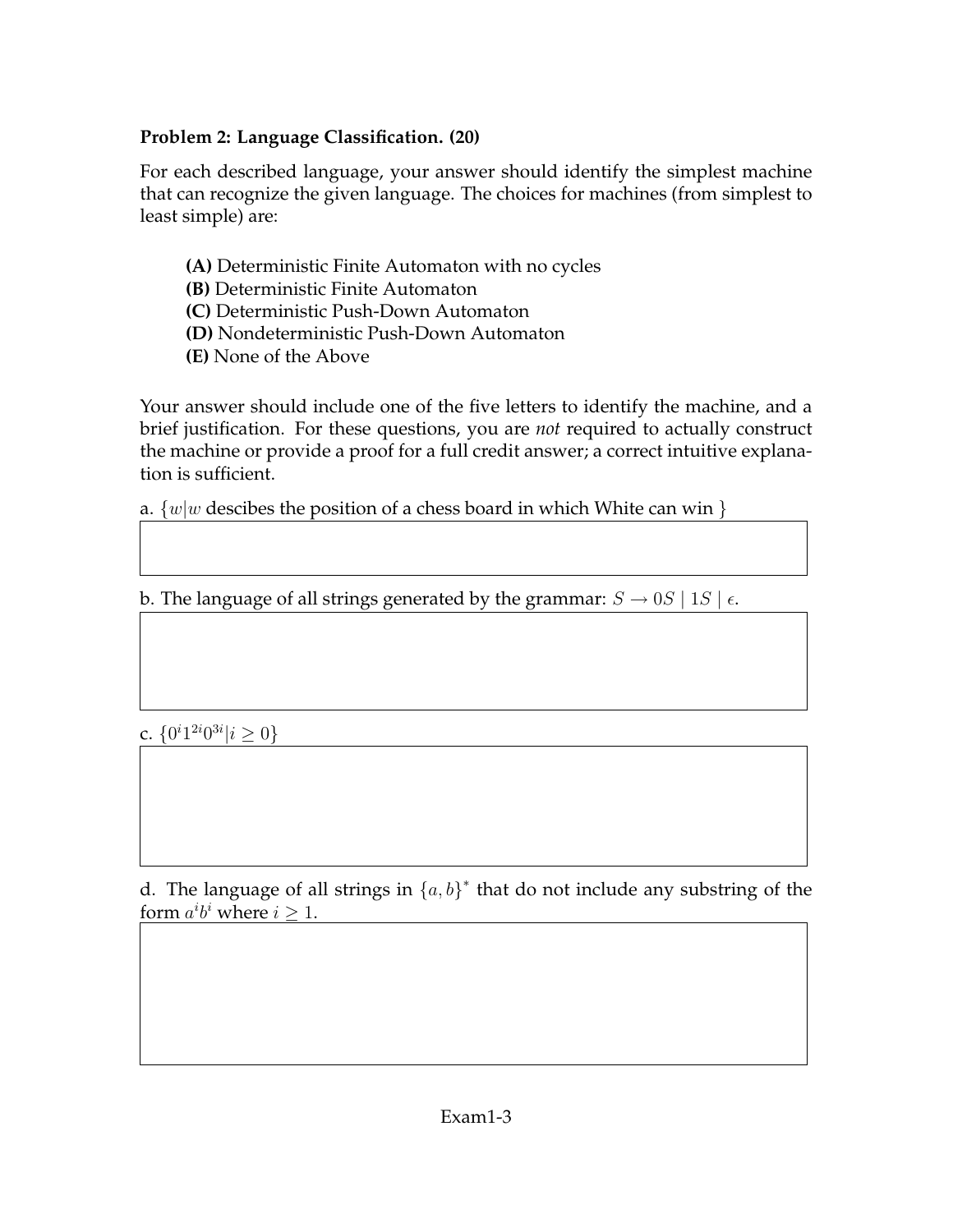### **Problem 3: Problematic Proofs. (20)**

Each of these "proofs" claims to prove a conjecture that is false. For each proof, identify the *first step* that is wrong, and briefly and clearly explain why.

a. **False Theorem:** The language

 $L = \{w | w \in \{0, 1\}^* \text{ and the number of 1s in } w \text{ is odd }\}$ 

is non-regular.

**Claimed Proof.** We use proof-by-contradiction to show L is not regular.

**1.** Assume L is regular.

**2.** Since L is regular, the pumping lemma should be satisfied.

**3.** Choose  $s = 1$ , which satisfies the requirements for the pumping lemma since it is in  $L$  (it has an odd number of 1s).

**4.** The only way to satisfy the pumping lemma requirements for dividing  $s = xyz$  is to make  $x = \epsilon$ ,  $y = 1$ , and  $z = \epsilon$  since the pumping lemma requires  $|y| > 0$ .

**5.** But, this division leads to a contradiction of the pumping lemma, since for  $i = 2$ ,  $xy^i z = 11$  which is not in L (it has an even number of 1s).

**6.** Since the pumping lemma is not satisfied, the assumption must be invalid.

**7.** Thus, L is not regular.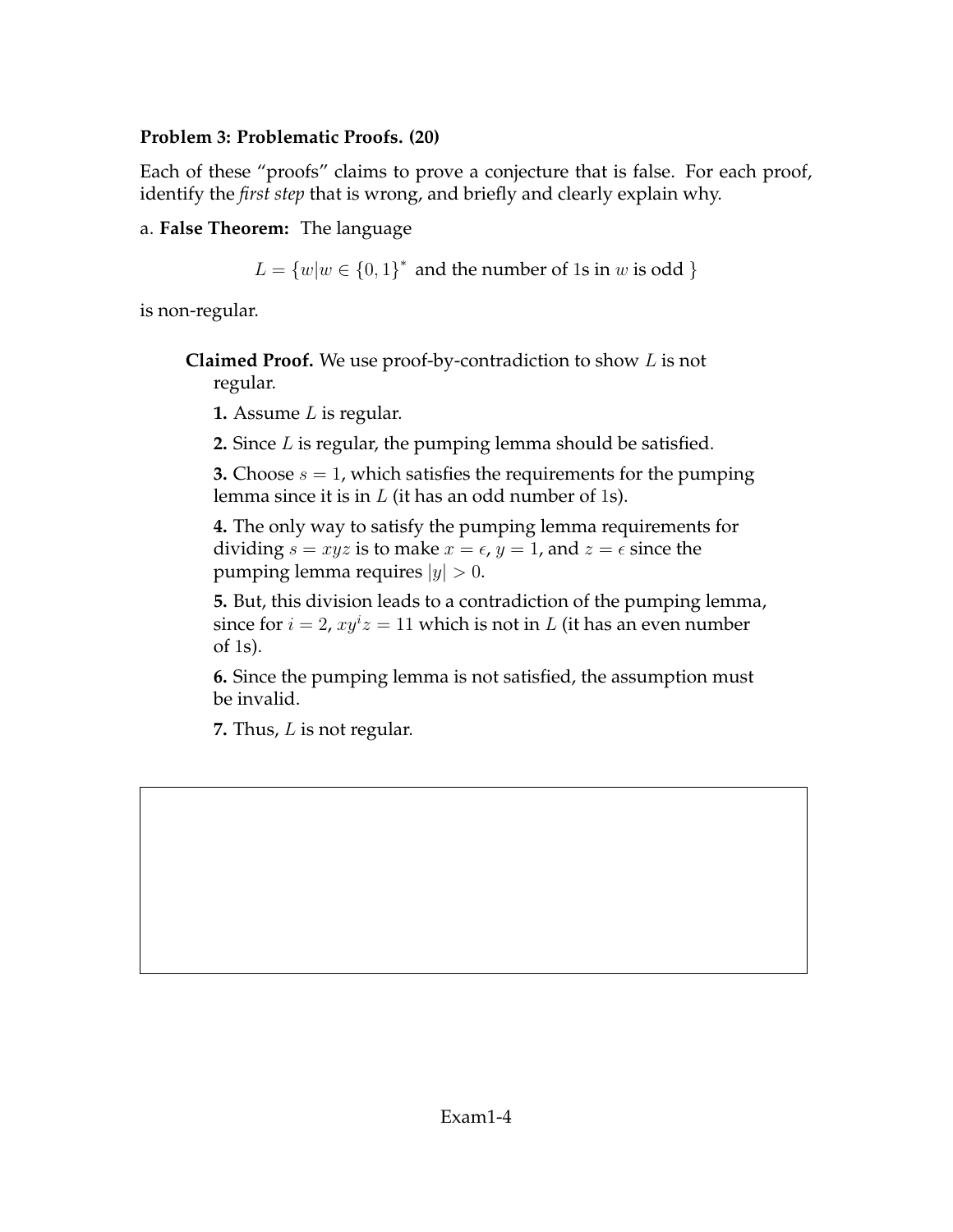b. **False Theorem:** All regular languages include the empty string.

**Proof by induction.** We induce on the size of the language.

**1.** *Basis*: A language of size 1 includes the empty string: the language  $\{\epsilon\}$  is a regular language and it includes the empty string. **2.** *Induction*: We assume that all regular languages of size n include the empty string, and show that all regular languages of size  $n + 1$ include the empty string.

- **2a.** Suppose *L* is a language of size  $n + 1$ .
- **2b.** For some language *M* of size *n*,  $L = M \cup w$  where *w* is some string not in M.
- **2c.** By the induction hypothesis, M includes the empty string, so  $L = M \cup w$  also includes the empty string.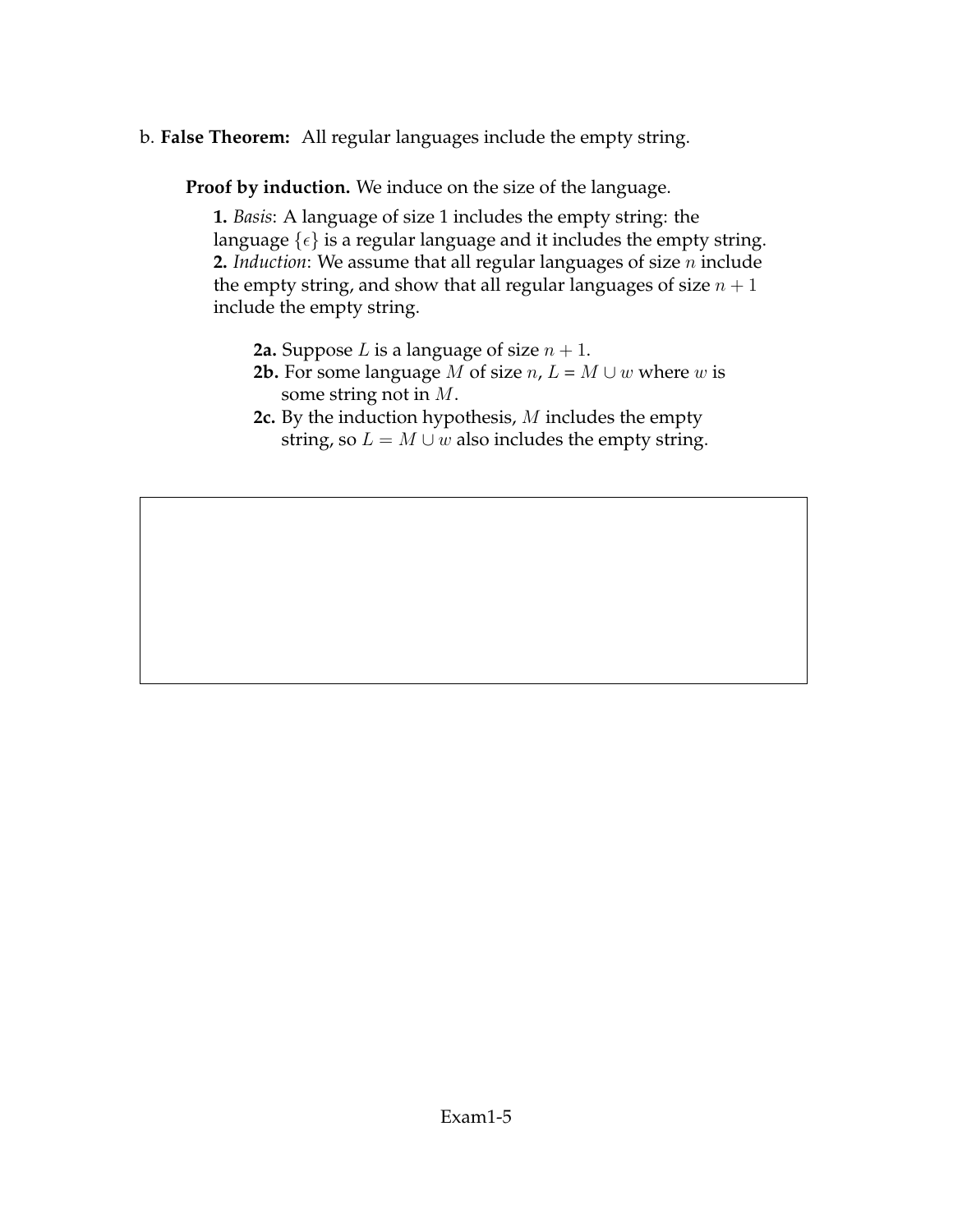c. **False Theorem:** If A and B are context-free languages, then  $A \cap B$  is a contextfree language.

#### **Proof by construction.**

**1.** Since *A* and *B* are context-free languages, there exist deterministic pushdown automata  $P_A = (Q_A, \Sigma, \Gamma, \delta_A, q_0 A, F_A)$  and  $P_B = (Q_B, \Sigma, \Gamma, \delta_B, q_0 B, F_B)$  that recognize A and B respectively.

**2.** We can construct the deterministic pushdown automaton  $P_{AB} = (Q_{AB}, \Sigma, \Gamma_{AB}, \delta_{AB}, q_{0AB}, F_{AB})$  that recognizes the intersection of A and B by simulating both  $P_A$  and  $P_B$  simultaneously:

**2a.**  $Q_{AB} = Q_A \times Q_B$ **2b.**  $\Gamma_{AB} = \Gamma_A \times \Gamma_B$ **2c.**  $\delta_{AB}((q_a, q_b), \sigma, (\gamma_a, \gamma_b)) = ((r_a, r_b), (y_a, y_b))$ where  $\delta_A(q_a, \sigma, \gamma_a) = (r_a, y_a)$  and  $\delta_B(q_b, \sigma, \gamma_b) = (r_b, y_b)$ **2d.**  $q_{0AB} = (q_0A, q_0B)$ **2e.**  $F_{AB} = \{(q_a, q_b) | q_a \in F_A \land q_b \in F_B \}$ 

**3.** Since  $P_{AB}$  accepts only if both  $P_A$  and  $P_B$  would accept, the language recognized by  $P_{AB}$  is the intersection of the languages recognized by  $P_A$  and  $P_B$ .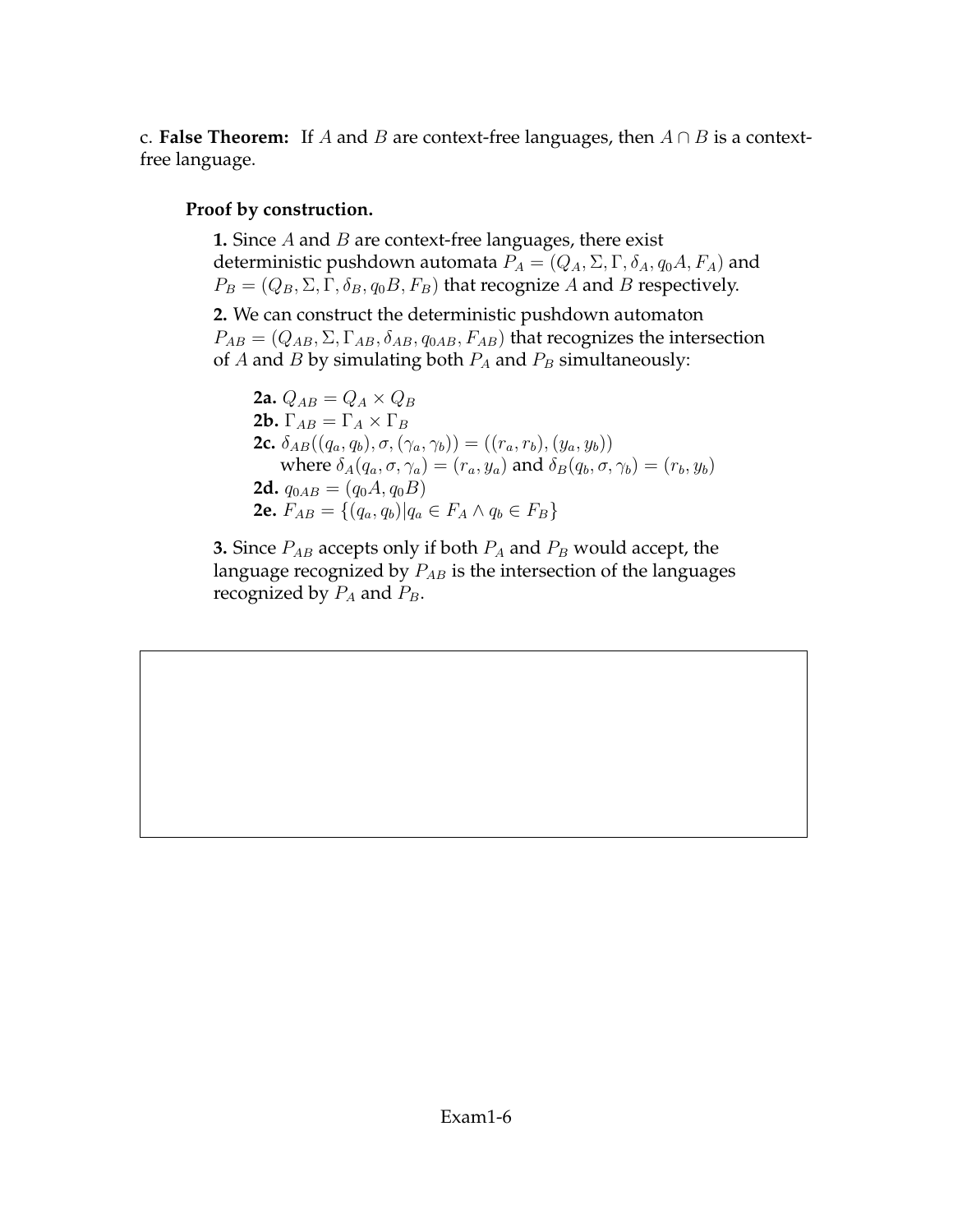**Problem 4: Proofs. (20)** For each part, write a clear, concise, and convincing proof. You may use the pumping lemma for regular languages, pumping lemma for context-free languages, as well as the closure properties for regular and contextfree languages.

a. Prove that the language  $\{0^i1^j|i,j\geq 0 \land i\neq j\}$  is not regular.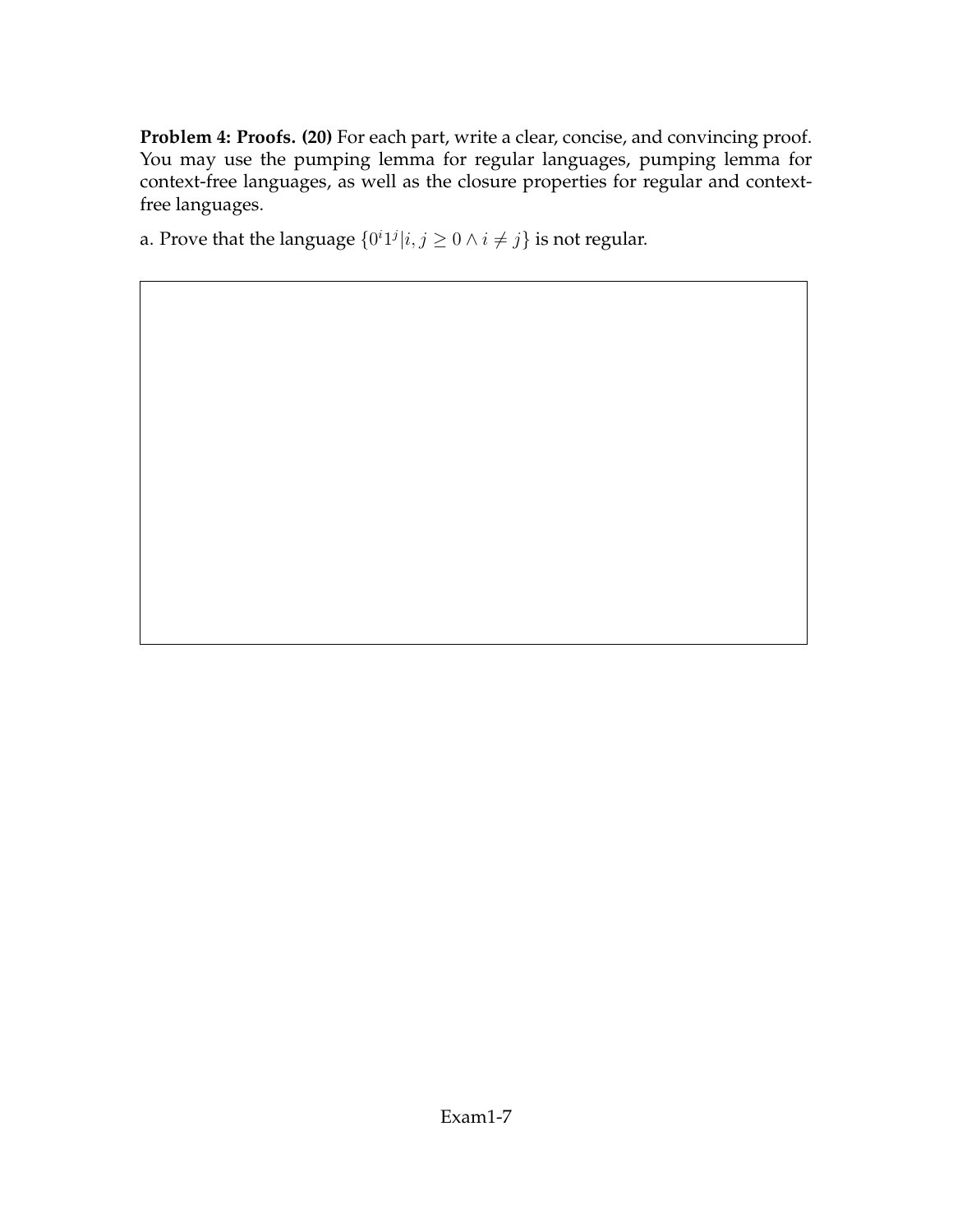b. Prove that the language  $\{a^i b^j a^j b^i\}$  is context-free.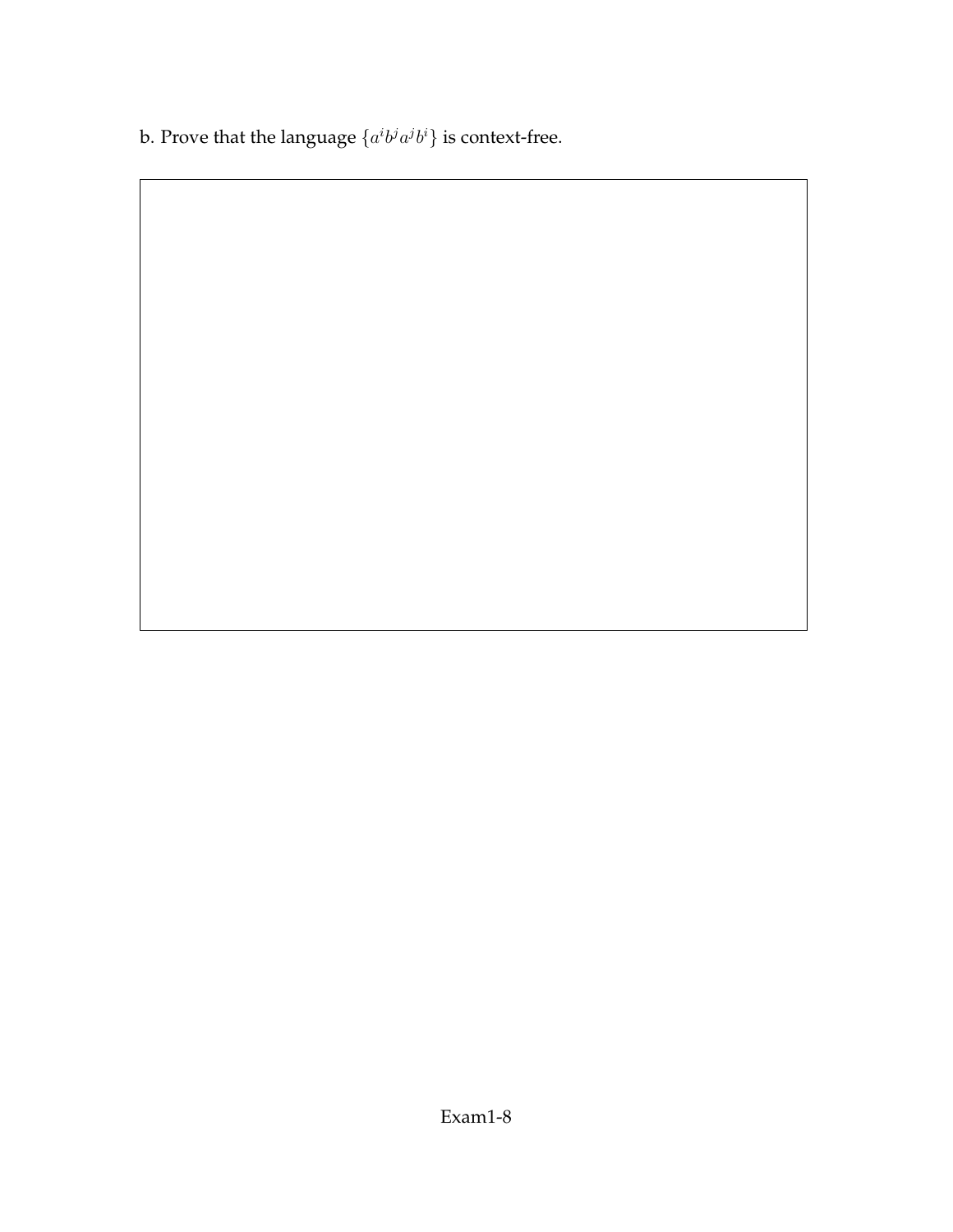c. Prove that the language  $\left\{0^n1^{n^2}\right\}$  (the number of 1s is the square of the number of 0s) is not context-free.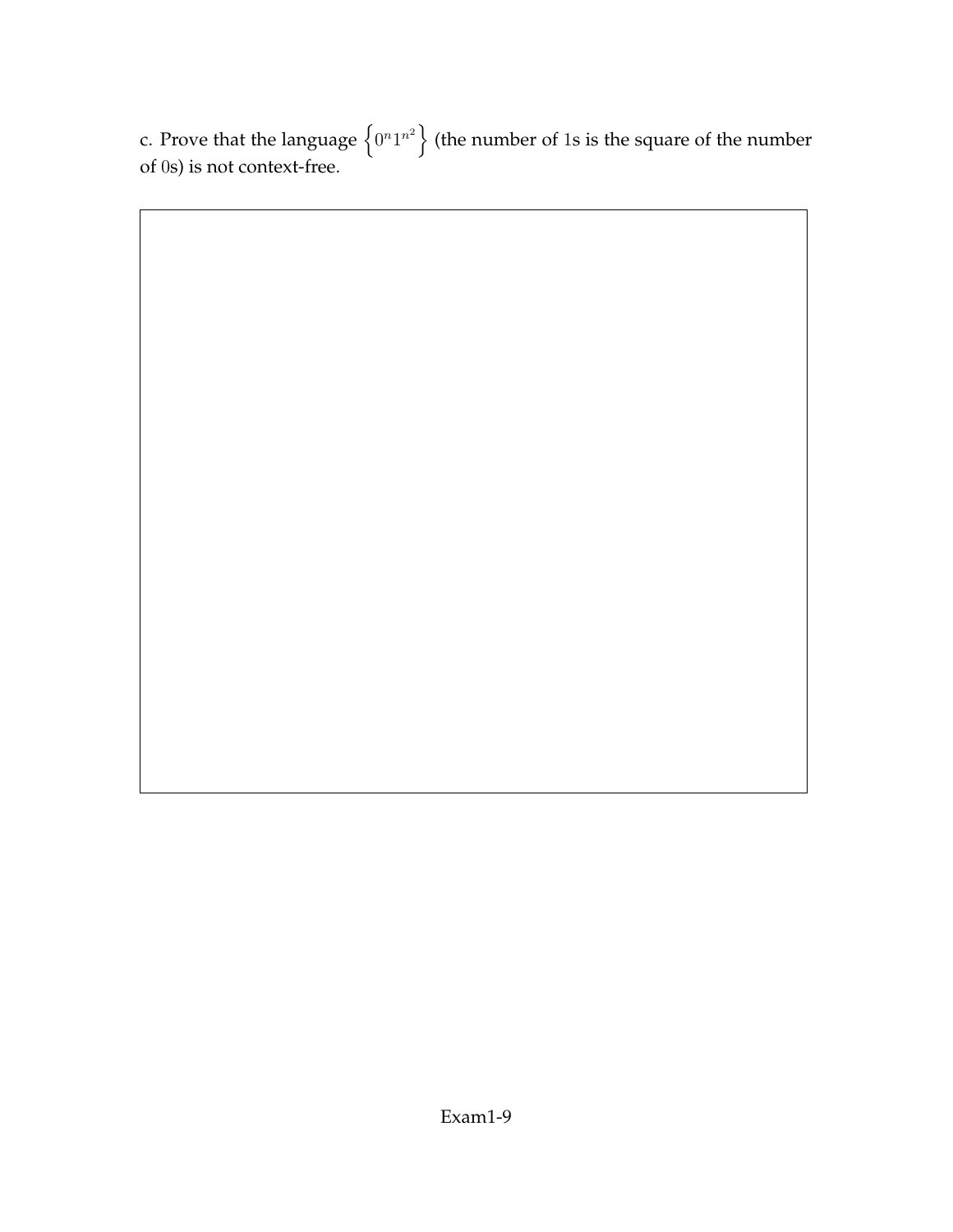**Problem 5: Closure. (20)** Define  $H(L)$  as the set of even-length strings in L. That is,

 $H(L) = \{w|w \in L \text{ and } |w| = 2k \text{ for some } k \geq 0\}$ 

a. If  $L$  is a regular language, is  $H(L)$  a regular language? (State clearly "Yes" or "No", and support your answer with a convincing proof.)